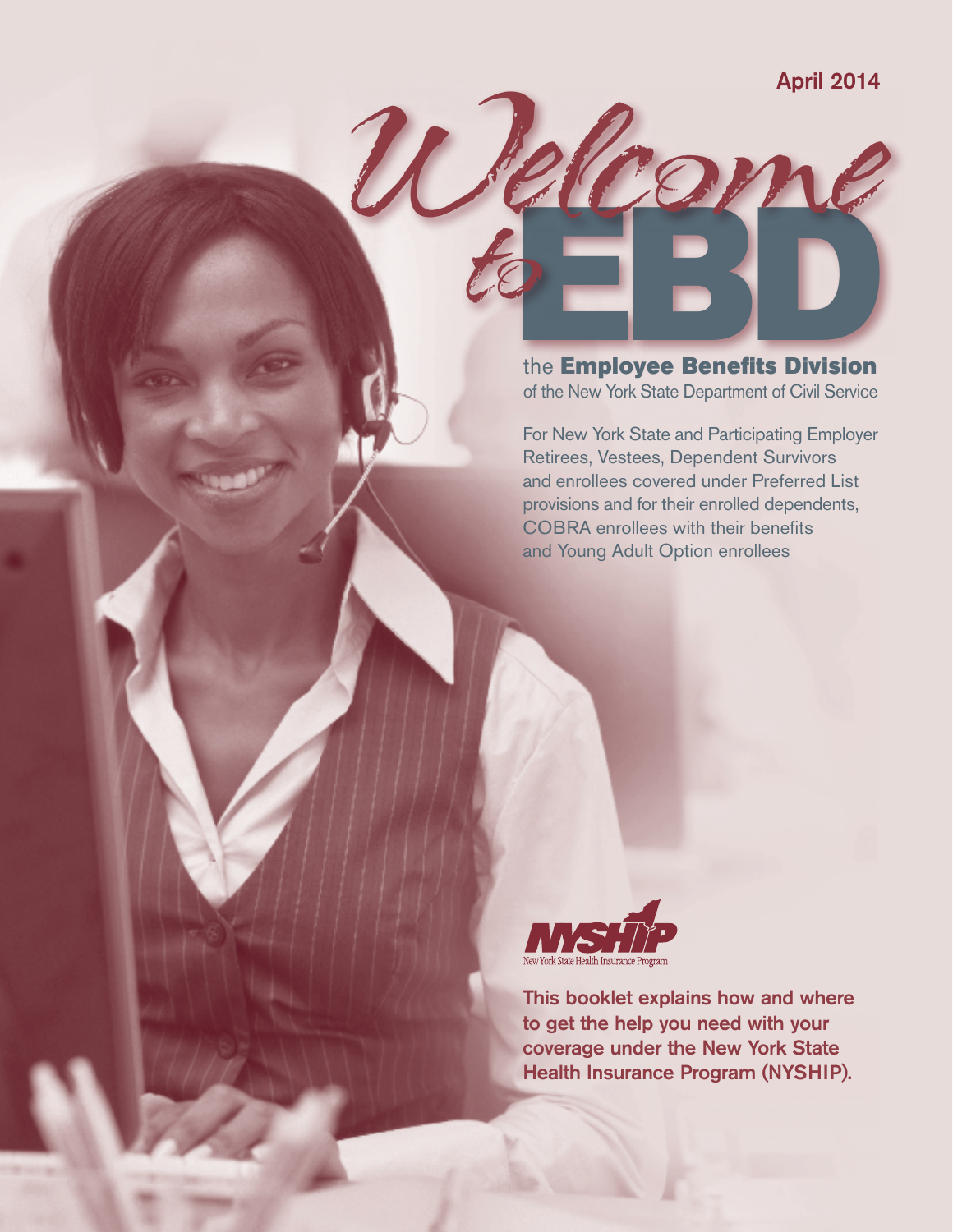

Welcome to the New York State Department of Civil Service Employee Benefits Division (EBD). At EBD, we are here to serve you and your family as your NYSHIP Health Benefits Administrator (HBA) when your coverage continues after the end of active service. Whether you have specific questions about your health benefits or you simply need to update your enrollment record, we are here to help.

In fact, more than 224,000 retirees and their families rely on the Employee Benefits Division for help with their New York State Health Insurance Program (NYSHIP) coverage. This booklet explains how and where you can get information and assistance with your health benefits.

- 1 Calling Our Call Center; NYSHIP in Another Language
- 2 Help for Those with Special Needs; Communicating with the Employee Benefits Division
- **3** Retiree Benefits on the Web; Visiting the Employee Benefits Division; Medicare and NYSHIP
- 4 Check for NYSHIP Mailings
- **5** Other Reminders: Questions and Answers; Safeguarding Your Privacy
- **6-8** Important Contact Information for NYSHIP Retirees; The Empire Plan Programs and Administrators
	- 9 Important Contact Information for NYSHIP Health Maintenance Organization (HMO) Enrollees
- 10 Model Letter for Contacting the Employee Benefits Division
- 11-12 HIPAA Authorization Form
	- 13 Change of Address Form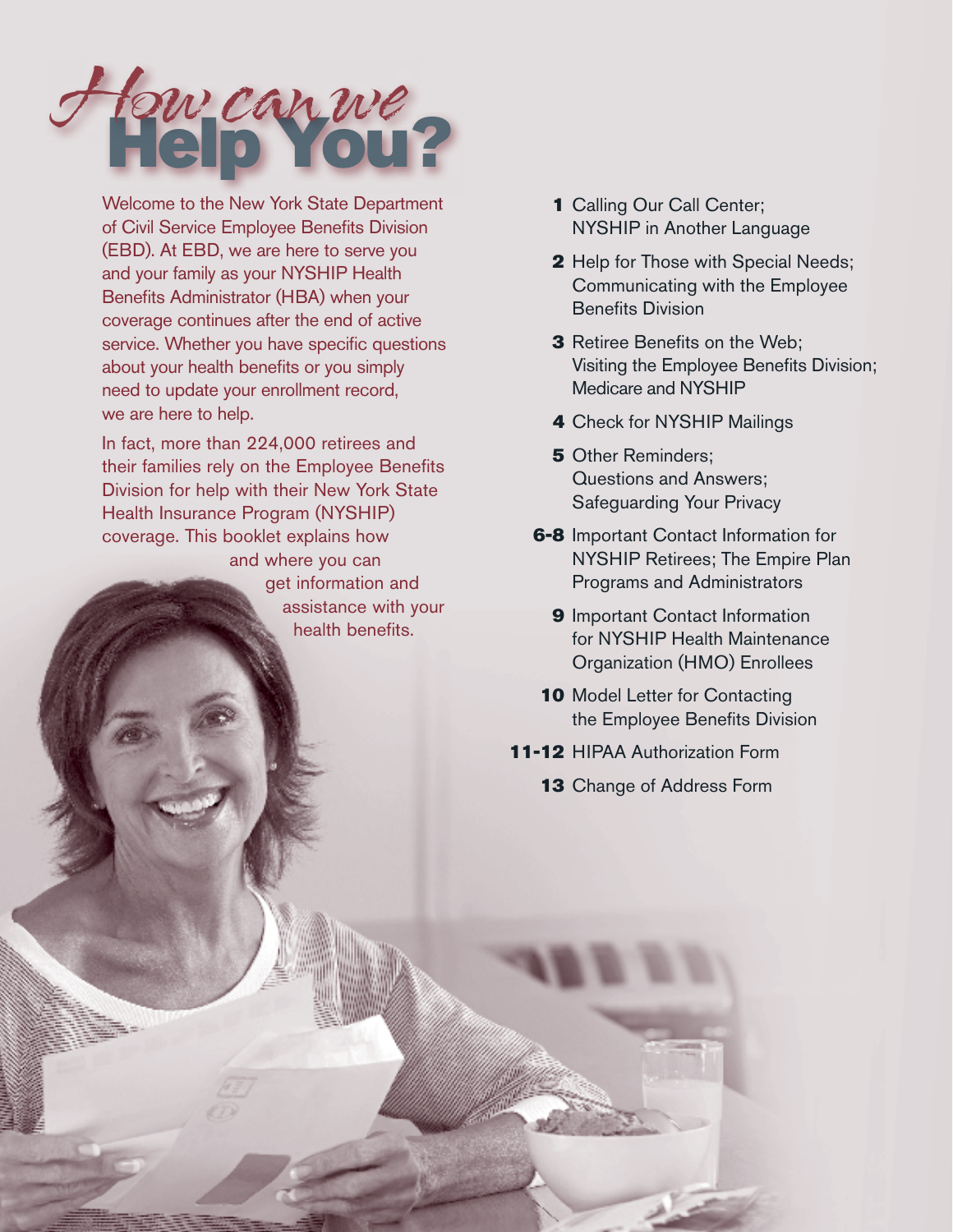# Calling Our Call Center

Our Employee Benefits Division (EBD) Call Center staff is courteous, knowledgeable and dedicated to answering your questions.

If you have questions about your health insurance enrollment record, eligibility or NYSHIP requirements, contact the EBD Call Center at 518-457-5754 or 1-800-833-4344 (United States, Canada, Puerto Rico, Virgin Islands) Monday through Friday, between 9 a.m. and 4 p.m. Eastern time.

You will need your nine-digit Social Security number when you call. You will hear "Welcome to the New York State Employee Benefits Division help line…" and then you will be given a choice of two options. Choose the correct option and be prepared to enter your Social Security number at the prompt. See page 5 for information about authorizing someone else to call on your behalf about your health insurance records.

Here are some tips to help you get the information you need.

- Have the enrollee's Social Security number and/or Empire Plan Identification (ID) number and all documents related to your question ready when you call.
- Changes to your enrollment record require your signature and cannot be made over the phone. Use the form on page 13 of this booklet to change your address or go online to use MyNYSHIP (see page 2). Read Communicating with the Employee Benefits Division on the next page and Keeping Your Coverage Up to Date in your *NYSHIP General Information Book*.
- You may need information from a source other than EBD. If your call is about Empire Plan providers, benefits or claims, you may call the program administrators toll free at 1-877-7-NYSHIP (1-877-769-7447). If your call is about NYSHIP Health Maintenance Organization (HMO) benefits, call your HMO directly at one of the numbers listed on page 9. If your call is about your pension check, call your retirement system. Important telephone numbers are listed on pages 6 to 8 of this booklet.

If you need to order new or replacement identification cards:

- Empire Plan enrollees: Go to MyNYSHIP or call EBD at 518-457-5754 or 1-800-833-4344 (United States, Canada, Puerto Rico, Virgin Islands), Monday through Friday, 9 a.m. to 4 p.m. Eastern time. Your card will arrive within two to three weeks from your order date.
- Empire Plan Medicare Rx Enrollees: Call 1-877-7-NYSHIP (1-877-769-7447), press 4 on the main menu, 24 hours a day, seven days a week (TTY 1-866-236-1069).
- Health Maintenance Organization (HMO) enrollees: Contact your HMO directly.

# NYSHIP in Another Language

The New York State Health Insurance Program (NYSHIP) offers Language Line Services (LLS), a confidential over-the-phone language translation service for enrollees who call EBD.

If you understand another language better than English and would like answers to your health benefits questions in another language, you can call EBD and use LLS. You can call or ask someone else acting on your behalf to call for you. However, if someone calls for you, this may require that you complete and submit a Health Insurance Portability and Accountability Act (HIPAA) release form. See page 5, Safeguarding Your Privacy. Here's how LLS works:

- 1. Call EBD at 518-457-5754 or 1-800-833-4344 (United States, Canada, Puerto Rico, Virgin Islands). Representatives are available Monday through Friday, 9 a.m. to 4 p.m. Eastern time. Identify the language you need translated.
- 2. Ask the EBD representative to call an interpreter to translate for you. In most cases, the interpreter is available within 30 seconds. A three-way conference call will begin for you, the EBD representative and the interpreter.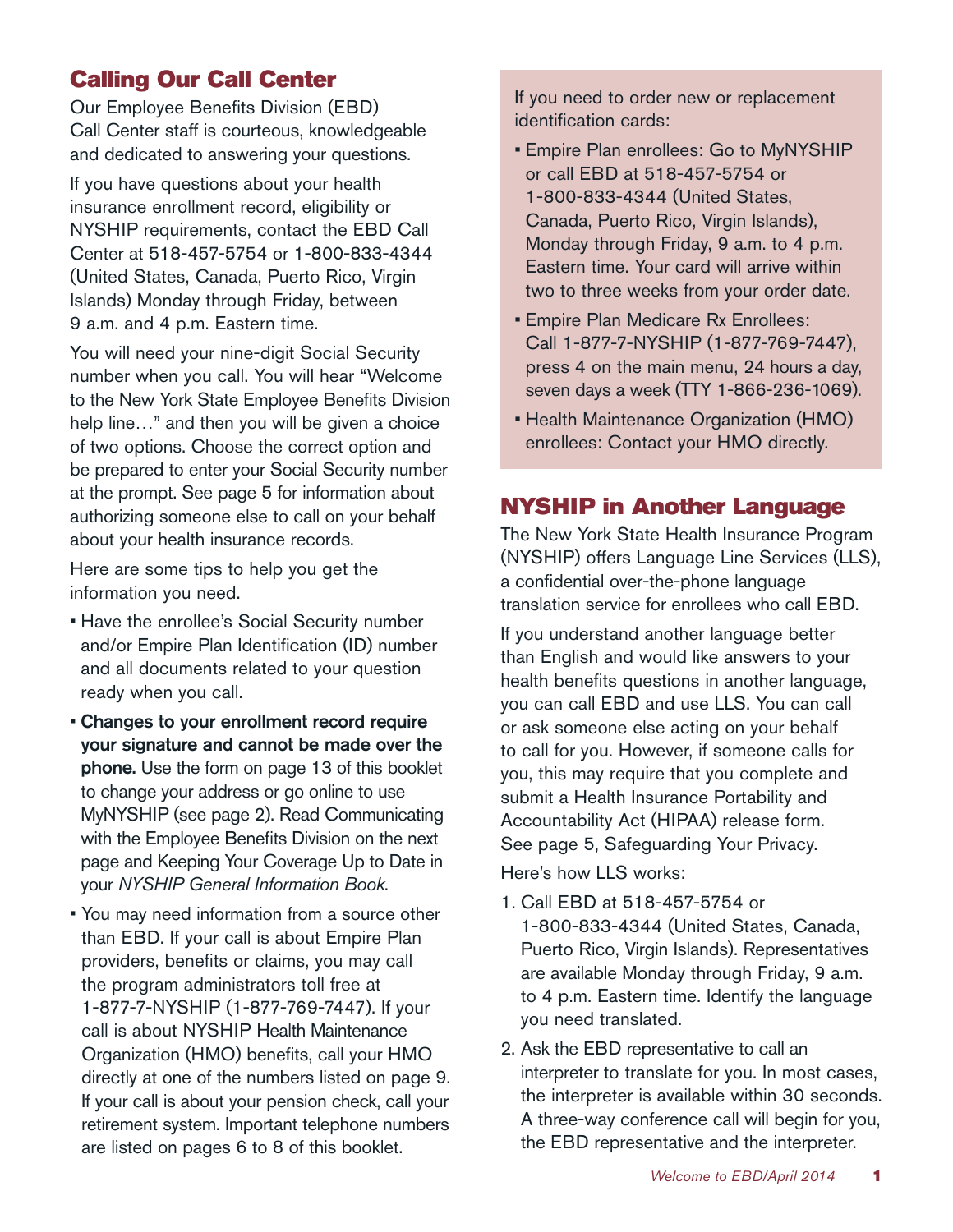3. The interpreter translates for you and for the EBD representative. LLS interpreters are trained in over-the-phone translation skills and give accurate, objective translations. All calls are strictly confidential.

# Help for Those with Special Needs

If you are visually impaired, hearing impaired or need a special service to make health benefits information available to you, EBD can help. Large-print publications and audio CDs are available upon request for retirees with disabilities. Call or write to EBD to request these materials.

The New York State Department of Civil Service web site, https://www.cs.ny.gov, meets accessibility standards for persons with disabilities. The text size and colors have been carefully selected for easy reading. Pages are compatible with computer screen reader software and browser tools that help people with disabilities.

# Communicating with the Employee Benefits Division

Most changes to your enrollment file must be made in writing and require your signature. You'll find a sample letter in your *NYSHIP General Information Book* (see Keeping Your Coverage Up to Date) and a model letter you can use on page 10 of this booklet to make an enrollment change or make a request. Use these samples as guides, or photocopy them to use more than once. Be sure to sign and date your request.

You can make certain changes to your enrollment file online via MyNYSHIP Enrollee Self-Service. MyNYSHIP is a secure portion of the EBD homepage, NYSHIP Online, where you can log on to view your own personal enrollment record.

Once you register and receive an activation code, you will be able to perform certain transactions online such as submitting Option Transfer requests, updating your address and

ordering identification cards if you are enrolled in The Empire Plan. This activation code is mailed to your home address for added protection of your personal information. You can access MyNYSHIP from the NYSHIP Online web site at https://www.cs.ny.gov/mynyship.

You must notify EBD when, for example:

- Your address changes. Use the Change of Address form on page 13 or go to MyNYSHIP.
- Your telephone number or name changes. Complete and send the model letter on page 10 to EBD.
- You need to choose another plan because you no longer live or work in your NYSHIP HMO's service area. Use the model letter on page 10, or, if you have not changed your plan in the last 12 months, you may submit your request on MyNYSHIP.
- You need to correct your enrollment record because, for example, a name is misspelled or a birthdate is wrong. Include a copy of the appropriate confirming documentation.
- You need to add or delete a dependent on your health enrollment record. Use the model letter. Additional documentation may be required.
- You need to report a divorce or death. Include a copy of the divorce decree or death certificate.
- You need to request coverage for a disabled dependent child. You and your child's attending physician must complete Form PS-451, Statement of Disability, and return it to the appropriate plan administrator for an eligibility determination. Use the model letter.
- You or a covered dependent becomes eligible for Medicare benefits for any reason including disability or end-stage renal disease. Enclose a photocopy of your own or your dependent's Medicare card showing enrollment in Parts A and B.
- As a dependent, your enrolled domestic partner becomes eligible for Medicare. Include a copy of your domestic partner's Medicare card.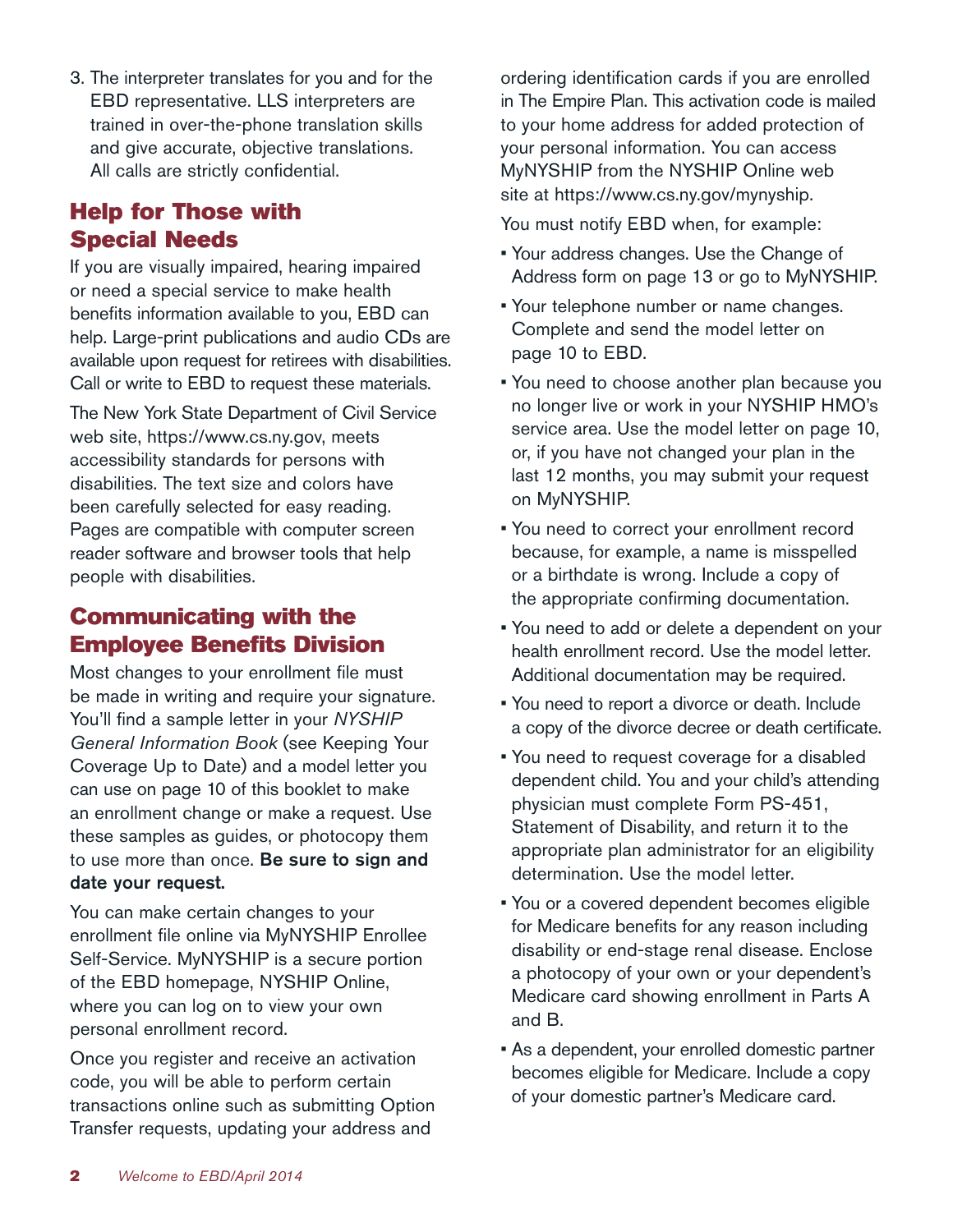• You want to cancel your coverage. Include the reason and the date you want your coverage to end.

Note: When writing to the Employee Benefits Division (EBD), always include your name, address, and your Social Security number and/or Empire Plan ID number in your letter to ensure a prompt response. Be sure to sign your letter or form. Changes to your enrollment file cannot be made without your signature.

## Retiree Benefits on the Web

You'll find NYSHIP Online, EBD's homepage, on the New York State Department of Civil Service web site at https://www.cs.ny.gov. Click on Retirees, then Health Benefits. NYSHIP Online has *The Empire Plan At A Glance*, *Health Insurance Choices*, *Rates and Information for Retirees* and benefits summaries for The Empire Plan and NYSHIP HMOs. All of our printed health benefits information is available on NYSHIP Online.

You'll also find links to Empire Plan administrator web sites. These web sites include the most current list of providers, and the information is continually updated. You can search by location, specialty or name.

On your first visit, you will be asked what group and benefit plan you have. Be sure to change your group to Retirees. Thereafter, you will not be prompted to enter this information if you have your cookies enabled. Cookies are simple text files stored on your web browser to provide a way to identify and distinguish the users of this site. If enabled, cookies will customize your visit to the site and group-specific pages will then display each time you visit unless you select Change Your Group in the colored bar at the top of the page.

Without enabling cookies, you will be required to select your group and benefit plan each time you navigate the health benefits section of the

web site or revisit the site from the same computer at another time.

NYSHIP Online includes the calendar of NYSHIP retiree health benefits meetings. In the event that a meeting is scheduled in your area, EBD will mail a retiree information meeting postcard to your home two to three weeks before the meeting. All meeting sites are handicapped accessible. To view the calendar, go to https://www.cs.ny.gov. Click on Retirees, then Health Benefits. Select the Calendar button from the NYSHIP Online homepage. Then, under Type of Event, scroll to Retiree Mtg. (NY Only). Choose the time period you would like to view and click on Go Search.

# Visiting the Employee Benefits Division

You are welcome to meet with an EBD representative to discuss your health insurance benefits. Staff is generally available from 9 a.m. to 4 p.m. Monday through Friday for consultations. An appointment is preferred and can be requested by calling 518-457-5754 or 1-800-833-4344.

Please bring any documents that may assist us in addressing your questions and concerns.

The New York State Department of Civil Service is located in the Swan Street Building, Core l, in Albany. You can ask for directions and parking instructions from the receptionist when you make your consultation appointment.

## Medicare and NYSHIP

The New York State Health Insurance Program (NYSHIP) requires retirees, vestees, dependent survivors and enrollees covered under Preferred List provisions from New York State agencies and Participating Employers to be enrolled in Medicare Parts A and B when first eligible for Medicare coverage that is primary\* to NYSHIP.

NYSHIP also requires your dependents to be enrolled in Medicare Parts A and B when first eligible for primary Medicare coverage. You and your dependents must be enrolled when first

\* Medicare pays first for health insurance claims before claims are considered by NYSHIP.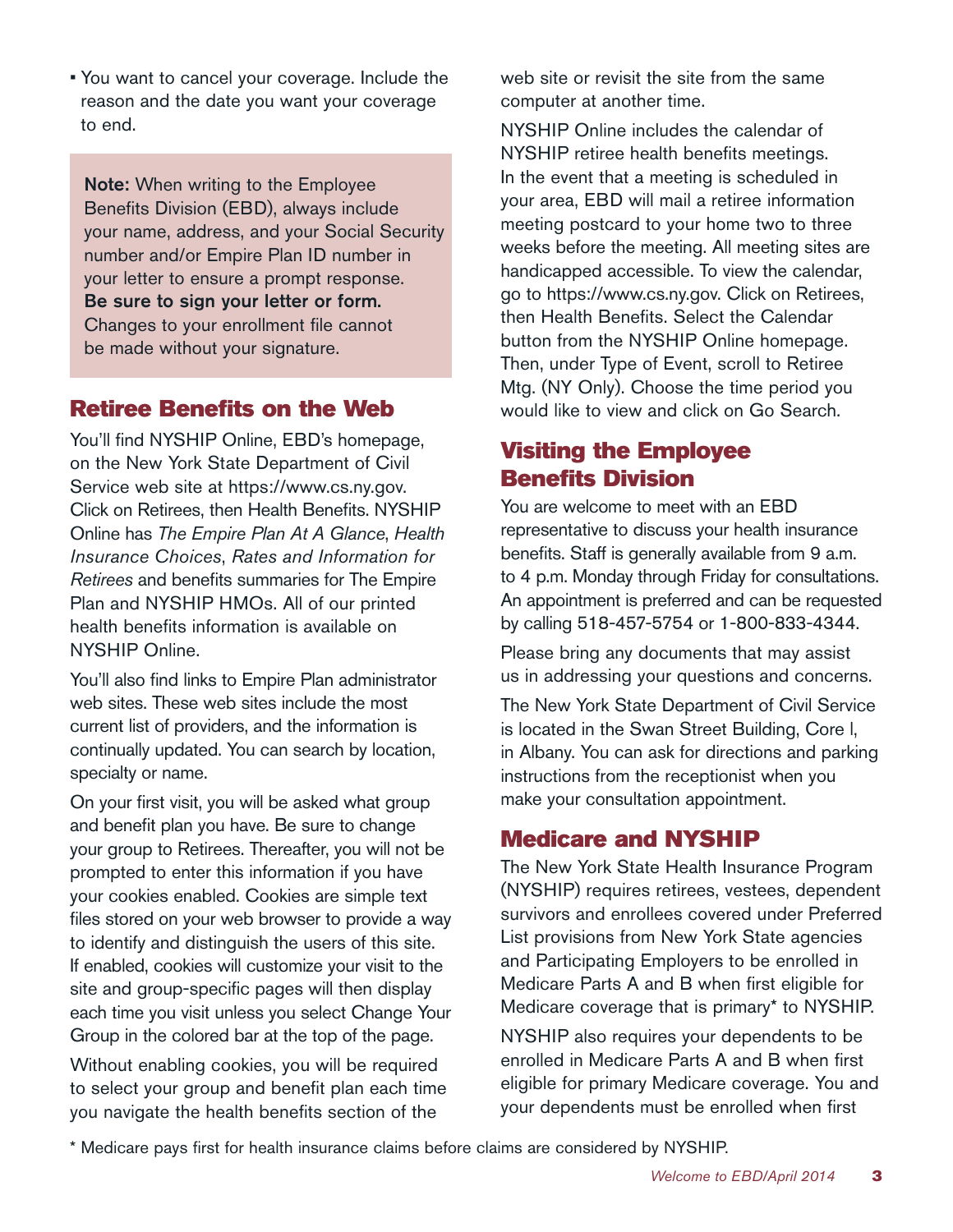eligible for primary Medicare coverage, even if also covered through another employer's group plan. Domestic partners/same-sex spouses\* of Active enrollees must also enroll when turning age 65.

If you are nearing age 65, apply for Medicare three months ahead of your birthday. Failure to have Medicare Parts A and B in effect by the first day of the month in which you turn 65, or otherwise become eligible for primary Medicare coverage due to disability or end-stage renal disease, will drastically reduce your health insurance coverage. If your birthday falls on the first of the month, Medicare Parts A and B must be in effect on the first day of the preceding month, if you become eligible due to age.

You will receive NYSHIP's Happy 65<sup>th</sup> Birthday mailing three months prior to your 65th birthday to remind you that you must be enrolled in Medicare Parts A and B and to notify you that your Part B premium reimbursement will begin automatically.

This mailing will include all of the information that you need to know about how NYSHIP and Medicare work together to provide retiree benefits – a letter with instructions on when and how to apply for Medicare, the publication *Medicare & NYSHIP*, which explains Medicare and NYSHIP for retirees and dependents, and a companion DVD, *Medicare & NYSHIP*, a helpful discussion of the important components of Medicare and your NYSHIP benefits.

Medicare-primary enrollees and dependents enrolled in The Empire Plan have prescription drug coverage under Empire Plan Medicare Rx, a Medicare Part D Prescription Drug Plan with expanded coverage designed especially for NYSHIP. If you or any of your dependents are Medicare-primary and enrolled in The Empire Plan, you will be automatically enrolled in Empire Plan Medicare Rx.

For more information on Empire Plan Medicare Rx, please call 1-877-7-NYSHIP (1-877-769-7447), press 4 on the main menu, 24 hours a day, seven days a week. Or, visit the New York State Department of Civil Service web site at https://www.cs.ny.gov. Select Find a Provider from the NYSHIP Online homepage, scroll to Prescription Drug Program and then click on Empire Plan Prescription Drug Program Web Site for the link to SilverScript.

Do not depend on Social Security, Medicare, an HMO or another employer for information on NYSHIP requirements. If you have questions, please read your NYSHIP materials, visit our web site at https://www.cs.ny.gov, or call EBD at 518-457-5754 or 1-800-833-4344 (United States, Canada, Puerto Rico, Virgin Islands) Monday through Friday, between 9 a.m. and 4 p.m. Eastern time.

*Participating Employer enrollees: Ask your agency HBA when your NYSHIP coverage becomes secondary to Medicare.* 

## Check for NYSHIP Mailings

EBD works to keep you informed. You are responsible for reading and keeping track of the information that applies to you and your dependent(s). We send you NYSHIP publications – *Empire Plan Reports* or *NYSHIP HMO Reports* – with important certificate amendments and NYSHIP changes, option transfer materials, and other special mailings. We also send you information about Medicare and NYSHIP if it applies to you.

To promptly receive all NYSHIP mailings, make sure we have your current address. NYSHIP can accept a post office box as a general mailing address for NYSHIP materials, but you must also provide the street address of your permanent residence for enrollment in Empire Plan Medicare Rx. Read the publications and then keep them together in a safe place for future reference.

<sup>\*</sup> The Department of Civil Service is aware of the Supreme Court's ruling in Windsor vs. U.S., which found Section 3 of the Defense of Marriage Act to be unconstitutional. While we anticipate guidance regarding the impact of the decision on NYSHIP, the information contained herein is accurate as of the date of publication. Upon receipt of federal guidance, we will implement changes as soon as practicable.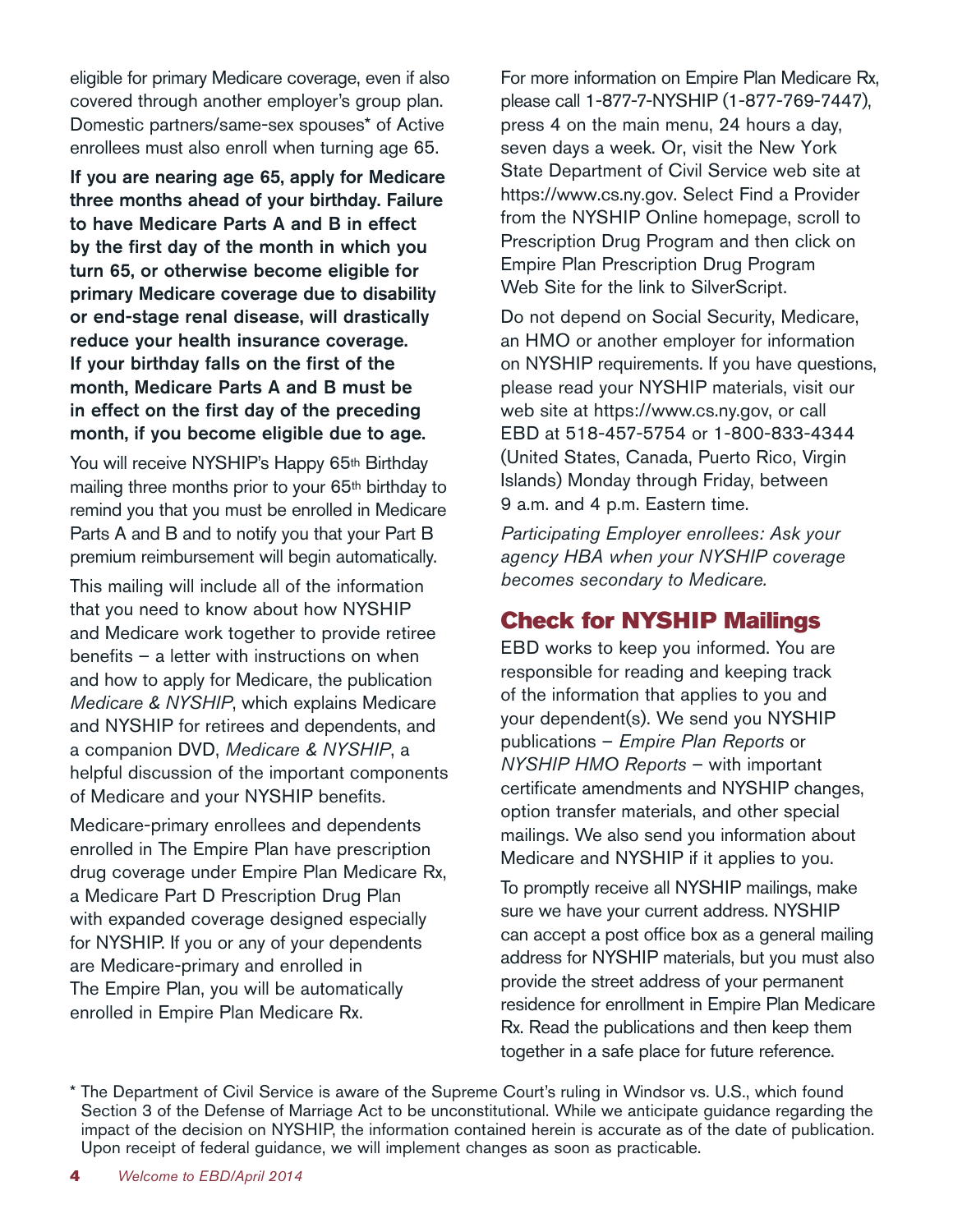# Other Reminders

Watch the mail for your copy of our option transfer materials at the end of each year: *Health Insurance Choices* and *Rates and Information for Retirees*. *Health Insurance Choices* explains how to choose coverage under The Empire Plan or a NYSHIP-approved Health Maintenance Organization (HMO). *Rates and Information for Retirees* is your only notice of the annual rate changes.

Keep your coverage up to date. Use the handy Model Letter in this booklet (see page 10) and in your *NYSHIP General Information Book.*

## Questions and Answers

- Q. Who will help me at the Employee Benefits Division (EBD)?
- A. Each month, our well-qualified staff answers more than 6,000 phone calls and approximately 400 letters. The same staff explains benefits to enrollees at meetings throughout New York State and consults with visitors to the Division. And, each month, our staff manages approximately 500 new retirements and begins health insurance premium deductions for these retirees.

In addition, the EBD staff has many other duties. They process enrollment transactions, research enrollee cases and return enrollees' calls. They also keep up with changes in federal and New York State laws, rules and regulations that affect your health benefits.

## Q. What if I want or need someone else to contact the Employee Benefits Division on my behalf?

A. Federal and State privacy rules limit our ability to share any information about your health insurance status or records without the proper authorization from you. If you want us to discuss your health benefits information with a third party such as a relative or friend, you must submit a signed authorization form to EBD (see pages 11 and 12).

#### Q. Who will help my dependent survivors if I die during retirement?

A. The same Employee Benefits Division staff is available to assist your dependent survivors in the event of your death in retirement. Your dependent survivor must notify the Employee Benefits Division of your death and then the Division will send your dependent survivor information about continuing NYSHIP coverage.

Be sure that your dependents have access to your NYSHIP information and know how to contact the Division.

#### Q. How soon will I receive a refund if one is due to me?

A. Refunds are processed only once each month. After we calculate a refund, it is processed with others through our internal accounting system, and then sent to the Office of the State Comptroller for review. This process can take from 6 to 10 weeks depending on when the transaction was processed and the volume of transactions.

## Safeguarding Your Privacy

EBD safeguards your protected health information. The federal Health Insurance Portability and Accountability Act (HIPAA) requirements affect every aspect of the New York State Health Insurance Program.

When someone contacts us on your behalf, we will require additional information before releasing your protected health information to a third party. You must submit a signed HIPAA release form (see pages 11 and 12) for EBD to release information. Or, depending on the circumstances, we may ask for your verbal permission during a phone call.

If you have questions or concerns regarding your ability to get the information you need, please call EBD at 518-457-5754 or 1-800-833-4344 (United States, Canada, Puerto Rico, Virgin Islands) Monday through Friday, between 9 a.m. and 4 p.m. Eastern time.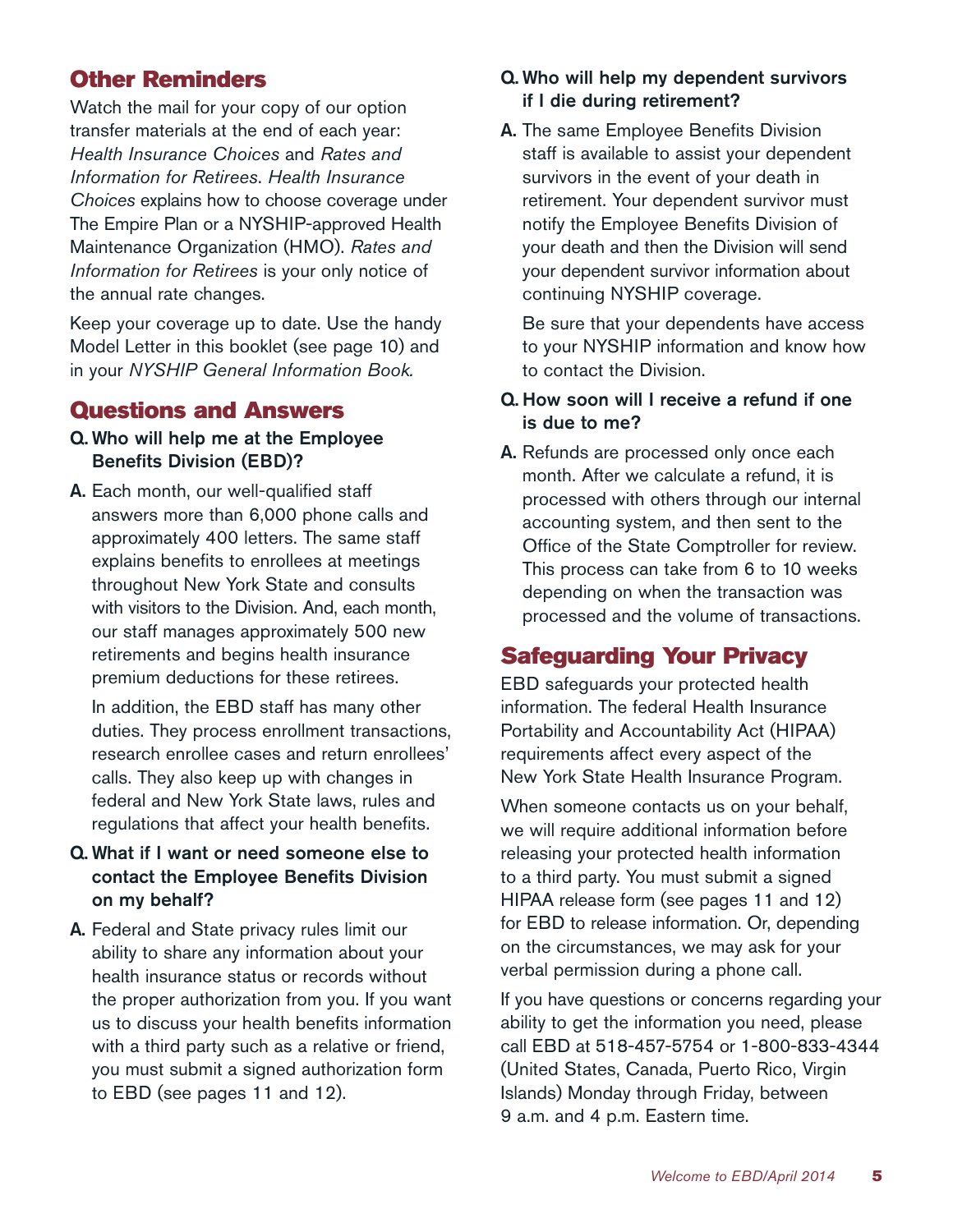# Important Contact Information for NYSHIP Retirees

## Employee Benefits Division

518-457-5754 1-800-833-4344 (U.S., Canada, Puerto Rico, Virgin Islands) New York State Department of Civil Service Albany, NY 12239

Call for information about NYSHIP enrollment, eligibility, premium payments and Medicare Part B reimbursement.

https://www.cs.ny.gov

## Social Security

1-800-772-1213

TTY: 1-800-325-0778

Call to enroll in Medicare. Under NYSHIP rules, you/your dependent(s) must be enrolled in Medicare Parts A and B as soon as you/your dependent(s) become eligible for primary Medicare coverage.

www.ssa.gov

## **Medicare**

1-800-MEDICARE (633-4227)

TTY: 1-877-486-2048

Call for Medicare benefits and claims information.

www.medicare.gov

## Empire Plan Medicare Rx

1-877-769-7447, Press 4 on the main menu.

Call for information about your Empire Plan prescription drug coverage if you/your dependent is Medicare-primary.

https://www.empireplanrxprogram. silverscript.com

## Retirement Systems

Call about retirement checks and retirement system benefits.

New York State and Local Employees' Retirement System

518-474-7736

1-866-805-0990 (outside Albany)

www.osc.state.ny.us

New York State Teachers' Retirement System 1-800-782-0289 recorded information or 518-447-2666 1-800-356-3128 www.nystrs.org

New York State and Local Police and Fire Retirement System 518-474-7736 1-866-805-0990 (outside Albany) www.osc.state.ny.us

TIAA-CREF 1-800-842-2733 212-490-9000 (collect outside U.S.) www.tiaa-cref.org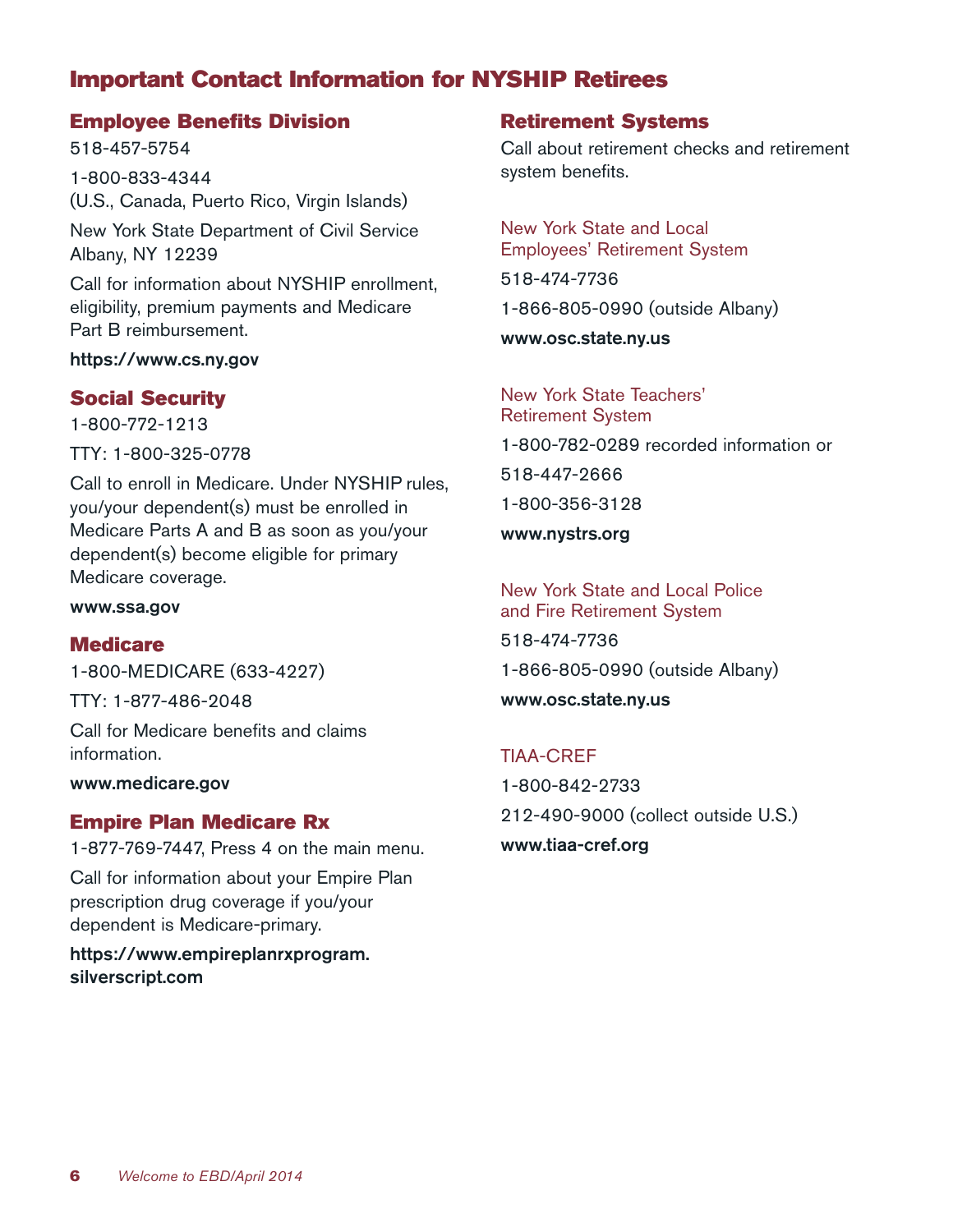# The Empire Plan Programs and Administrators

For information on any Empire Plan benefit program, call toll free 1-877-7-NYSHIP (1-877-769-7447). This one number is your first step to Empire Plan information. Check the following list to know which program to select. When you call 1-877-7-NYSHIP, listen carefully to your choices and press your selection at any time during the message. Press 1 for the Medical Program, press 2 for the Hospital Program, press 3 for the Mental Health and Substance Abuse Program, press 4 for the Prescription Drug Program and press 5 for The Empire Plan Nurseline<sub>sM</sub>.

## Hospital Program

*Empire BlueCross BlueShield, New York State Service Center, P.O. Box 1407, Church Street Station, New York, NY 10008-1407,* www.empireblue.com. Call for information regarding hospital and related services.



# **Ti<sup>nu</sup> Benefits Management Program for Preadmission Certification**<br>CALL You must call the Hospital Program before a maternity or scheduled

You must call the Hospital Program before a maternity or scheduled hospital admission, within 48 hours after an emergency or urgent hospital admission and before admission or transfer to a skilled nursing facility (includes rehabilitation facilities).



# **Centers of Excellence for Transplants Program**<br>CALL You must call the Hospital Program before a bospital

You must call the Hospital Program before a hospital admission for the following transplant surgeries: bone marrow, cord blood stem cell, heart, heart-lung, kidney, liver, lung, pancreas, pancreas after kidney, peripheral stem cell and simultaneous kidney/pancreas. Call for information about Centers of Excellence.

## Medical Program

*UnitedHealthcare Insurance Company of New York, P.O. Box 1600, Kingston, NY 12402-1600,*  www.myuhc.com. Call for information on benefits under Participating Provider, Basic Medical Provider Discount and Basic Medical Programs, predetermination of benefits, claims and participating providers.

## Managed Physical Medicine Program (MPN)

Call the Medical Program for information on benefits and to find MPN network providers for chiropractic treatment and physical therapy. If you do not use MPN network providers, you will receive a significantly lower level of benefits.



## *Diau* Benefits Management Program Prospective Procedure Review of MRI, MRA, CT,<br>Call DET scans and Nuclear Medicine tests PET scans and Nuclear Medicine tests

You must call the Medical Program before having an elective (scheduled) procedure or Nuclear Medicine tests.



# **Thay**<br>**Howard Home Care Advocacy Program (HCAP)**<br>CALL You must call the Medical Program to arran

You must call the Medical Program to arrange for paid-in-full home care services, enteral formulas, diabetic shoes and/or durable medical equipment/supplies. If you do not follow HCAP requirements, you will receive a significantly lower level of benefits. You must also call The Empire Plan for HCAP approval of an external mastectomy prosthesis costing \$1,000 or more.



# **The Infertility Benefits**<br>CALL You must call the M

You must call the Medical Program for prior authorization for the following Qualified Procedures, regardless of provider: Assisted Reproductive Technology (ART) procedures including in vitro fertilization and embryo placement, Gamete Intra-Fallopian Transfer (GIFT), Zygote Intra-Fallopian Transfer (ZIFT), Intracytoplasmic Sperm Injection (ICSI) for the treatment

*Continued on next page*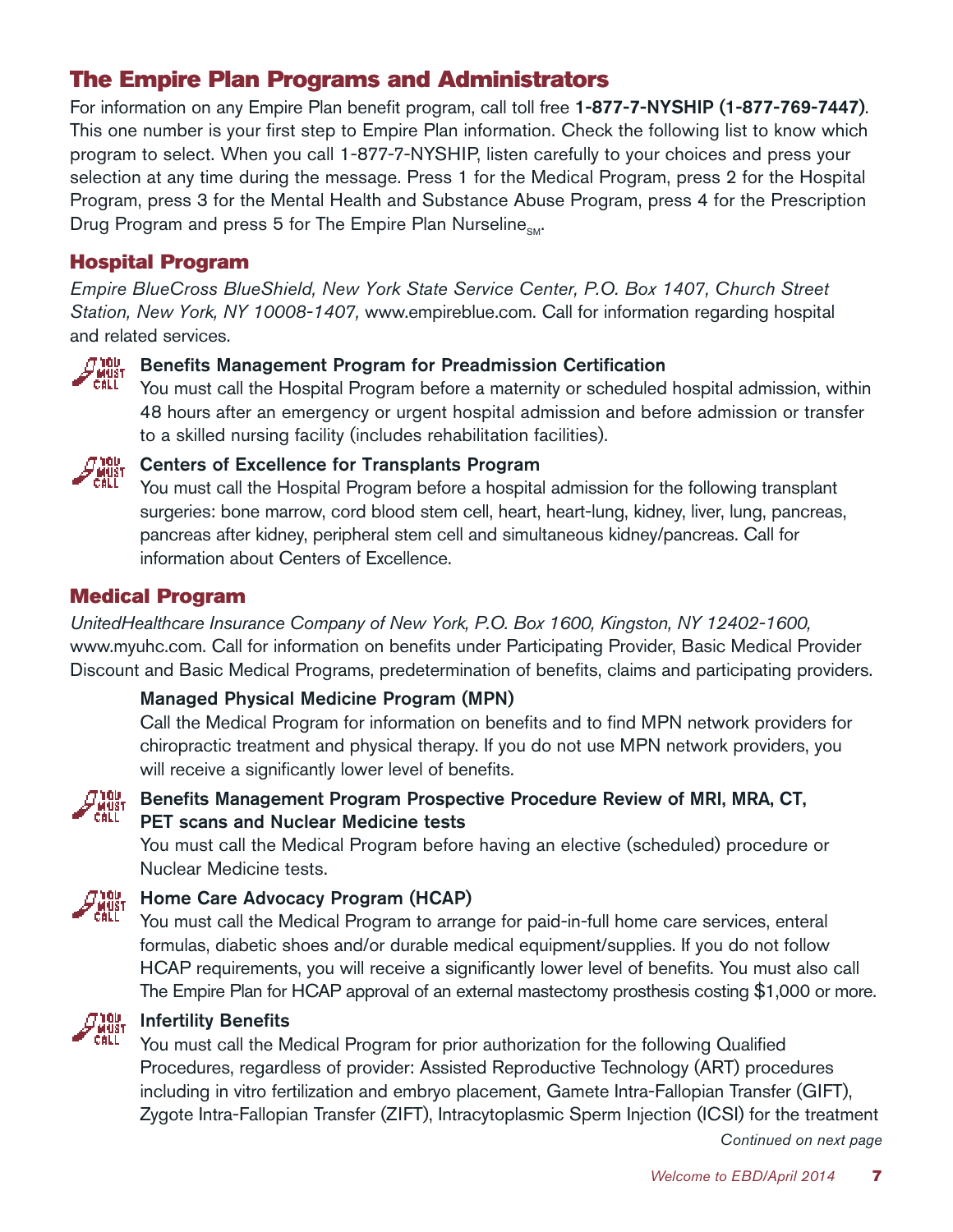of male infertility, assisted hatching and microsurgical sperm aspiration and extraction procedures; sperm, egg and/or inseminated egg procurement and processing and banking of sperm and inseminated eggs. Call the Medical Program for information about infertility benefits and Centers of Excellence.



#### Centers of Excellence for Cancer Program

You must call the Medical Program to participate in The Empire Plan Centers of Excellence for Cancer Program.

## Mental Health and Substance Abuse Program

*ValueOptions, Mailing Addresses: Claims/General Correspondence – ValueOptions, P.O. Box 1800, Latham, NY 12110; Appeals – ValueOptions, Attn: Appeals Dept., P.O. Box 1800, Latham, NY 12110*



 $\mathcal{F}^\texttt{10U}_\texttt{MUST}$  You must call the Mental Health and Substance Abuse Program before beginning any nonemergency treatment for mental health or substance abuse, including alcoholism. You will receive the highest level of benefits by calling and following Program recommendations. In a life-threatening situation, go to the emergency room. You must call within 48 hours, or as soon as reasonably possible, after an inpatient admission. The Mental Health and Substance Abuse Program's Clinical Referral Line is available 24 hours a day, 7 days a week.

## Prescription Drug Program

*CVS Caremark, Mailing Addresses: Claims – Empire Plan Prescription Drug Program, c/o CVS Caremark, P.O. Box 52136, Phoenix, AZ 85072-21360. Appeals, Grievances and General Correspondence – Empire Plan Prescription Drug Program, Customer Care Correspondence P.O. Box 6590, Lee's Summit, MO 64064-6590.* 

*Empire Plan Medicare Rx (for Medicare-primary enrollees/dependents only): SilverScript Insurance Company, P.O. Box 280200, Nashville, TN 37228. Claims – CVS Caremark, P.O. Box 52066, Phoenix, AZ 85072- 52066. Appeals – SilverScript Insurance Company, Prescription Drug Plans, Coverage Decisions and Appeals Department, P.O. Box 52000, MC 109, Phoenix, AZ 85072-2000.* 

For additional information regarding The Empire Plan Prescription Drug Program including the most current list of prior authorization drugs, call The Empire Plan or go to https://www.cs.ny.gov. Click on Retirees, then Health Benefits. Choose your group and then your plan. On the NYSHIP Online page, click on Find a Provider and scroll down to the Prescription Drug Program section.

## Empire Plan NurseLine<sub>sM</sub>

Call for health information and support, 24 hours a day, seven days a week. Press 1 for Nurse or 2 for Library. To listen to the Health Information Library, say one or two words about the information you are looking for or enter PIN number 335 and a four-digit topic code from The Empire Plan NurseLine brochure.

Teletypewriter (TTY) numbers for callers when using a TTY device because of a hearing or speech disability:

| Mental Health and Substance Abuse Program administered by ValueOptions1-855-643-1476 |  |
|--------------------------------------------------------------------------------------|--|
| Empire Plan Prescription Drug Program administered by CVS Caremark1-800-863-5488     |  |
|                                                                                      |  |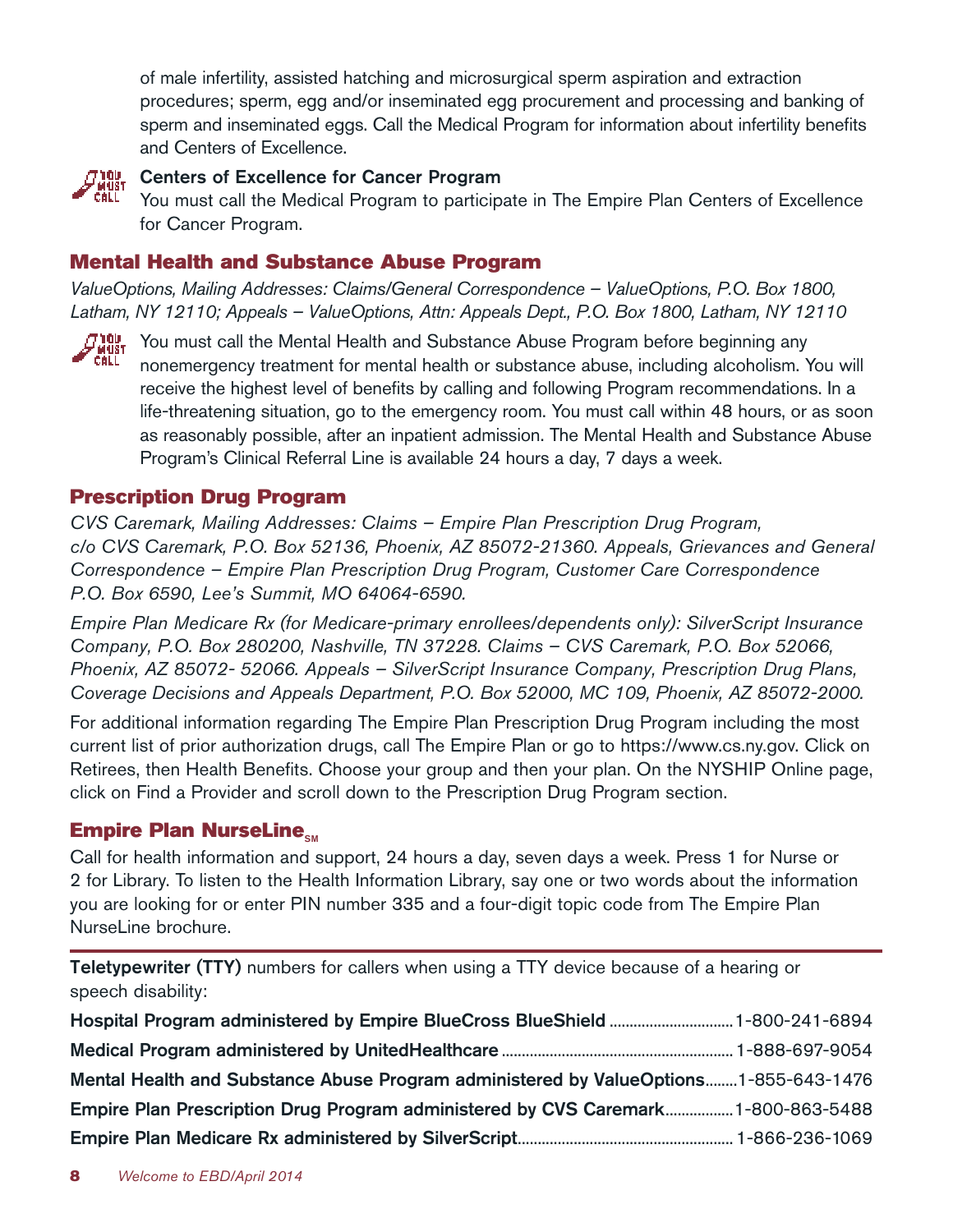## Important Contact Information for NYSHIP Health Maintenance Organization (HMO) Enrollees

If you are enrolled in a NYSHIP HMO, please refer to your HMO materials for current phone numbers and addresses. Or, see our web site, https://www.cs.ny.gov. Click on Retirees, then Health Benefits. Under Using Your Benefits, choose Telephone Numbers, then Health Maintenance Organizations (HMOs) Member Services.

#### **Aetna**

99 Park Avenue, New York, NY 10016 Customer Service: 1-800-323-9930 TTY: 1-800-654-5984 www.aetna.com

#### **Blue Choice**

165 Court Street Rochester, NY 14647 Member Services: 585-454-4810 or 1-800-462-0108 TTY: 1-877-398-2282 www.excellusbcbs.com

#### **BlueCross BlueShield of Western New York**

PO Box 80, Buffalo, NY 14240-0080 For information, call the nearest Member Services Office: Buffalo: 716-887-8840 or 1-877-576-6440 Olean: 716-376-6000 or 1-800-887-8130 Jamestown: 716-484-1188 or 1-800-944-2880 TTY: 1-888-249-2583 www.bcbswny.com

#### **Capital District Physicians' Health Plan, Inc. (CDPHP)**

500 Patroon Creek Boulevard Albany, NY 12206-1057 Member Services: 518-641-3700 or 1-800-777-2273 TTY: 1-877-261-1164 www.cdphp.com

#### **Empire BlueCross BlueShield HMO**

11 Corporate Woods Boulevard PO Box 11800, Albany, NY 12211-0800 1-800-453-0113 TTY: 1-800-241-6894 www.empireblue.com

#### **GHI HMO**

55 Water Street, New York, NY 10041 or PO Box 2844, New York, NY 10016 1-877-244-4466 TTY: 1-877-447-4833 www.emblemhealth.com

#### **HIP Health Plan of New York**

55 Water Street, New York, NY 10041 1-877-861-0175 TTY: 1-888-447-4833 www.emblemhealth.com

#### **HMO Blue**

Excellus BlueCross BlueShield Central New York Region 333 Butternut Drive, Syracuse, NY 13214-1803 1-800-447-6269 TTY: 1-877-398-2275 www.excellusbcbs.com

#### Excellus BlueCross BlueShield

Utica Region 12 Rhoads Drive, Utica, NY 13502 1-800-722-7884 TTY: 1-877-398-2275 www.excellusbcbs.com

#### **Independent Health**

511 Farber Lakes Drive, Buffalo, NY 14221 Customer Service: 1-800-501-3439 TTY: 716-631-3108 www.independenthealth.com

#### **MVP Health Care**

PO Box 2207, 625 State Street Schenectady, NY 12301-2207 Customer Service: 1-888-687-6277 TTY: 1-800-662-1220 www.mvphealthcare.com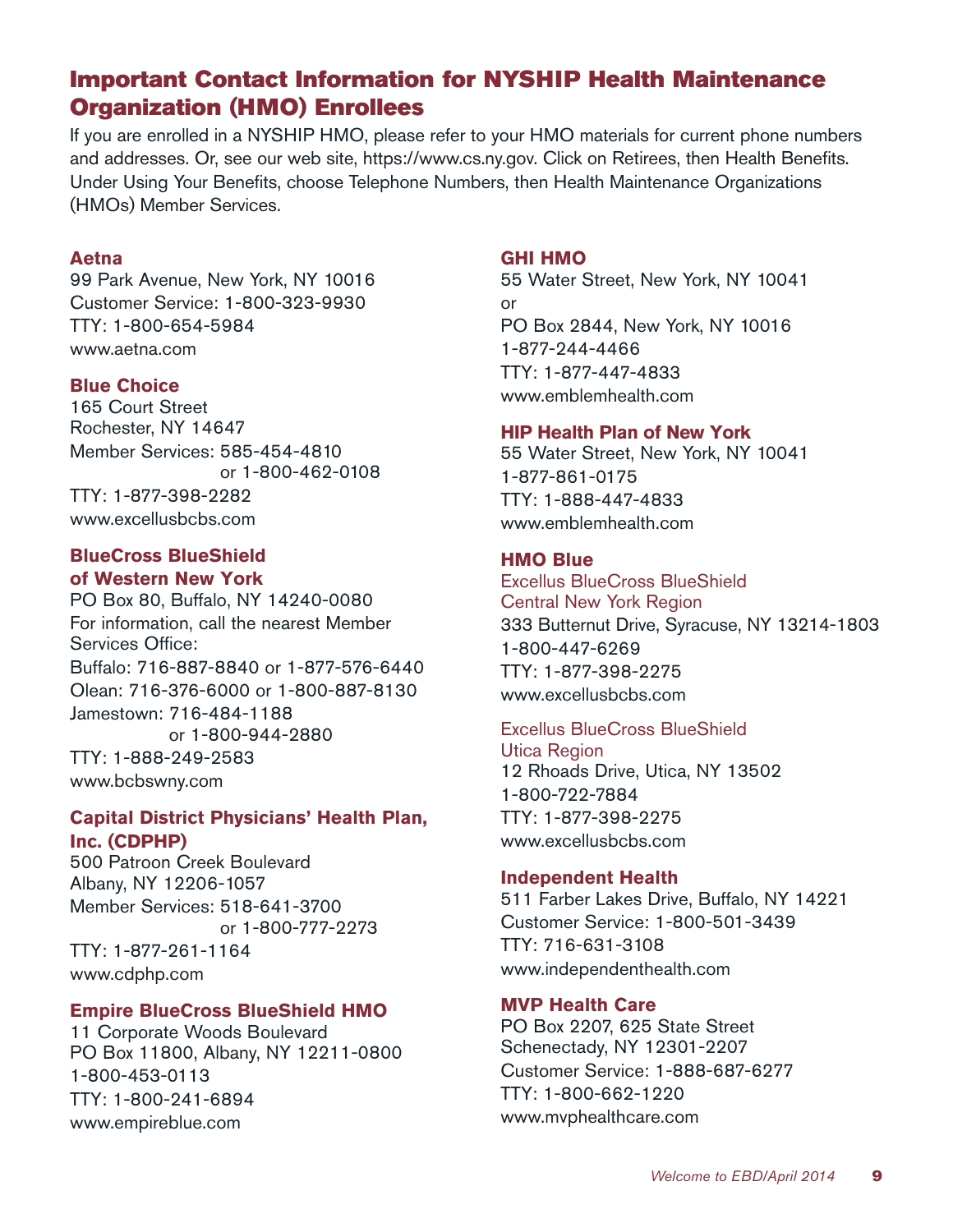# Model Letter for Contacting the Employee Benefits Division

Mail to: State of New York Department of Civil Service Employee Benefits Division, Albany, New York 12239

| (Please print)                                                                                                           |             |       | Date        |
|--------------------------------------------------------------------------------------------------------------------------|-------------|-------|-------------|
| Enrollee Health Insurance Identification Number                                                                          |             |       |             |
| (Social Security number [SSN] or Empire Plan identification number) _______________________________                      |             |       |             |
| Name of Enrollee                                                                                                         |             |       |             |
| Street                                                                                                                   |             |       |             |
|                                                                                                                          |             |       |             |
| □ This is a new address. Please complete Form PS-850 (see page 13).                                                      |             |       |             |
|                                                                                                                          |             | Night |             |
|                                                                                                                          | (area code) |       | (area code) |
| I am writing because:                                                                                                    |             |       |             |
|                                                                                                                          |             |       |             |
|                                                                                                                          |             |       |             |
|                                                                                                                          |             |       |             |
|                                                                                                                          |             |       |             |
|                                                                                                                          |             |       |             |
|                                                                                                                          |             |       |             |
|                                                                                                                          |             |       |             |
|                                                                                                                          |             |       |             |
|                                                                                                                          |             |       |             |
| Signature                                                                                                                |             |       |             |
|                                                                                                                          |             |       |             |
|                                                                                                                          |             |       |             |
|                                                                                                                          |             |       |             |
| Dependent Signature (required if Medicare-primary) ______________________________                                        |             |       |             |
| I am enclosing a photocopy of my (or my dependent's) required documentation,<br>including Medicare card (if applicable). |             |       |             |

I have no Medicare-eligible dependents.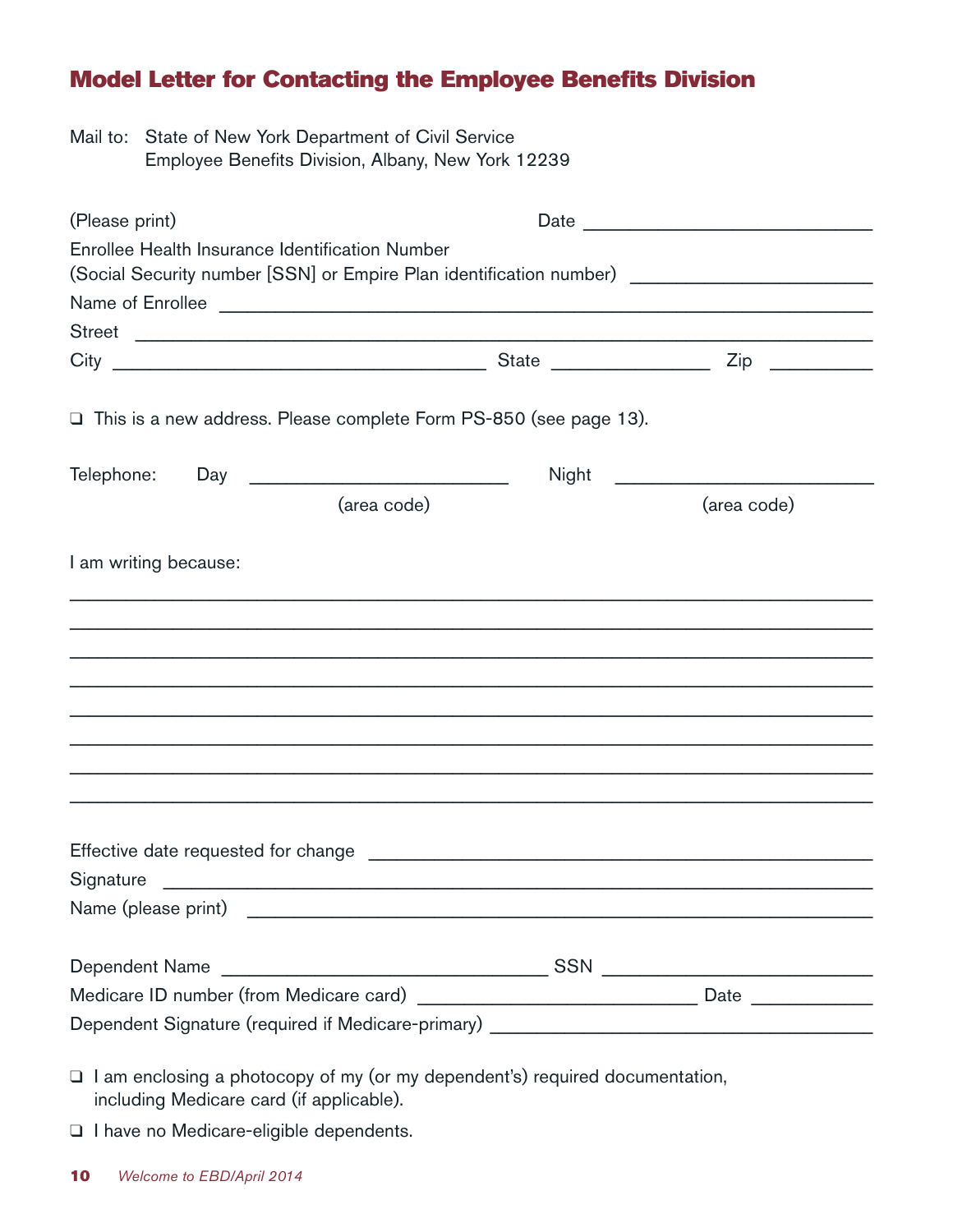

**New York State Health Insurance Program (NYSHIP) and New York Public Employee and Retiree Long Term Care Insurance Program (NYPERL) Authorization for Release of Health Information**  (w) EBD-543 (3/11L)

#### **AUTHORIZATION FOR RELEASE OF PROTECTED HEALTH INFORMATION**

**NOTE: The only persons who can complete and sign this form to authorize the disclosure of personal information are:** 

- **The individual who is the subject of the information to be disclosed;**
- **A parent or legal guardian only if the individual who is the subject of the information to be disclosed is a child under the age of 18; or**
- **A Personal Representative of the individual as designated through a Power of Attorney, Health Care Proxy, a court order, or other appropriate legal documentation.**

#### **Part A – Identify the Person Whose Information is to be Released**

Name:  $\blacksquare$ 

#### **Part B – Person(s) or Organization(s) Authorized to Receive Information**

Please complete this section with the person(s) or organization(s) you are authorizing to receive information about the person named in Part A.

Name: \_\_\_\_\_\_\_\_\_\_\_\_\_\_\_\_\_\_\_\_\_\_\_\_\_\_\_\_\_\_\_\_\_\_\_\_\_\_\_\_\_\_\_\_\_\_\_\_\_\_\_\_\_\_\_\_\_\_\_\_\_\_\_\_\_\_\_\_\_\_\_\_\_\_\_\_\_\_\_\_\_\_\_\_\_\_\_\_\_\_\_\_\_\_

Street Address: \_\_\_\_\_\_\_\_\_\_\_\_\_\_\_\_\_\_\_\_\_\_\_\_\_\_\_\_\_\_\_\_\_\_\_\_\_\_\_\_\_\_\_\_\_\_\_\_\_\_\_\_\_\_\_\_\_\_\_\_\_\_\_\_\_\_\_\_\_\_\_\_\_\_\_\_\_\_\_\_\_\_\_\_\_\_

City, State, Zip: \_\_\_\_\_\_\_\_\_\_\_\_\_\_\_\_\_\_\_\_\_\_\_\_\_\_\_\_\_\_\_\_\_\_\_\_\_\_\_\_\_\_\_\_\_\_\_\_\_\_\_\_\_\_\_\_\_\_\_\_\_\_\_\_\_\_\_\_\_\_\_\_\_\_\_\_\_\_\_\_\_\_\_\_\_\_

Name: \_\_\_\_\_\_\_\_\_\_\_\_\_\_\_\_\_\_\_\_\_\_\_\_\_\_\_\_\_\_\_\_\_\_\_\_\_\_\_\_\_\_\_\_\_\_\_\_\_\_\_\_\_\_\_\_\_\_\_\_\_\_\_\_\_\_\_\_\_\_\_\_\_\_\_\_\_\_\_\_\_\_\_\_\_\_\_\_\_\_\_\_\_\_

Street Address: \_\_\_\_\_\_\_\_\_\_\_\_\_\_\_\_\_\_\_\_\_\_\_\_\_\_\_\_\_\_\_\_\_\_\_\_\_\_\_\_\_\_\_\_\_\_\_\_\_\_\_\_\_\_\_\_\_\_\_\_\_\_\_\_\_\_\_\_\_\_\_\_\_\_\_\_\_\_\_\_\_\_\_\_\_\_

City, State, Zip: \_\_\_\_\_\_\_\_\_\_\_\_\_\_\_\_\_\_\_\_\_\_\_\_\_\_\_\_\_\_\_\_\_\_\_\_\_\_\_\_\_\_\_\_\_\_\_\_\_\_\_\_\_\_\_\_\_\_\_\_\_\_\_\_\_\_\_\_\_\_\_\_\_\_\_\_\_\_\_\_\_\_\_\_\_\_

**Possibility of Re-disclosure:** It is possible that the person or organization you have named to receive this information may re-disclose the information and, if so, the information may no longer be protected by the federal privacy rules of the Health Insurance Portability and Accountability Act of 1996.

#### **Part C – Information to be Released**

The New York State Department of Civil Service - Employee Benefits Division (EBD) maintains information regarding eligibility for and enrollment in the New York State Health Insurance Program (NYSHIP) and the New York State Public Employee and Retiree Long Term Care Insurance Program (NYPERL). This information includes, but is not necessarily limited to, names and identification numbers of all covered persons; health plan option (i.e. Empire Plan or the specific HMO in which you are enrolled); date of birth; address; premium and payment information; and employment information for purposes of determining eligibility. We do not maintain claims information or medical records.

\_\_\_\_ I authorize the release of information maintained by EBD as described above.

\_\_\_\_ I authorize the release of information maintained by EBD as described above, with the following limitations: *(Please describe)*

 $\_$  ,  $\_$  ,  $\_$  ,  $\_$  ,  $\_$  ,  $\_$  ,  $\_$  ,  $\_$  ,  $\_$  ,  $\_$  ,  $\_$  ,  $\_$  ,  $\_$  ,  $\_$  ,  $\_$  ,  $\_$  ,  $\_$  ,  $\_$  ,  $\_$  ,  $\_$  ,  $\_$  ,  $\_$  ,  $\_$  ,  $\_$  ,  $\_$  ,  $\_$  ,  $\_$  ,  $\_$  ,  $\_$  ,  $\_$  ,  $\_$  ,  $\_$  ,  $\_$  ,  $\_$  ,  $\_$  ,  $\_$  ,  $\_$  ,  $\_$  ,  $\_$  ,  $\_$  ,  $\_$  ,  $\_$  ,  $\_$  ,  $\_$  ,  $\_$  ,  $\_$  ,  $\_$  ,  $\_$  ,  $\_$  ,  $\_$  ,  $\_$  ,  $\_$  ,  $\_$  ,  $\_$  ,  $\_$  ,  $\_$  ,  $\_$  ,  $\_$  ,  $\_$  ,  $\_$  ,  $\_$  ,  $\_$  ,  $\_$  ,  $\_$  ,  $\_$  ,  $\_$  ,  $\_$  ,  $\_$  ,  $\_$  ,  $\_$  ,  $\_$  ,  $\_$  ,  $\_$  ,  $\_$  ,  $\_$  ,  $\_$  ,  $\_$  ,  $\_$  ,  $\_$  ,  $\_$  ,  $\_$  ,  $\_$  ,  $\_$  ,  $\_$  ,  $\_$  ,  $\_$  ,  $\_$  ,  $\_$  ,  $\_$  ,  $\_$  ,  $\_$  ,  $\_$  ,  $\_$  ,  $\_$  ,  $\_$  ,  $\_$  ,  $\_$  ,  $\_$  ,  $\_$  ,  $\_$  ,  $\_$  ,  $\_$  ,  $\_$  ,  $\_$  ,  $\_$  ,  $\_$  ,  $\_$  ,  $\_$  ,  $\_$  ,  $\_$  ,  $\_$  ,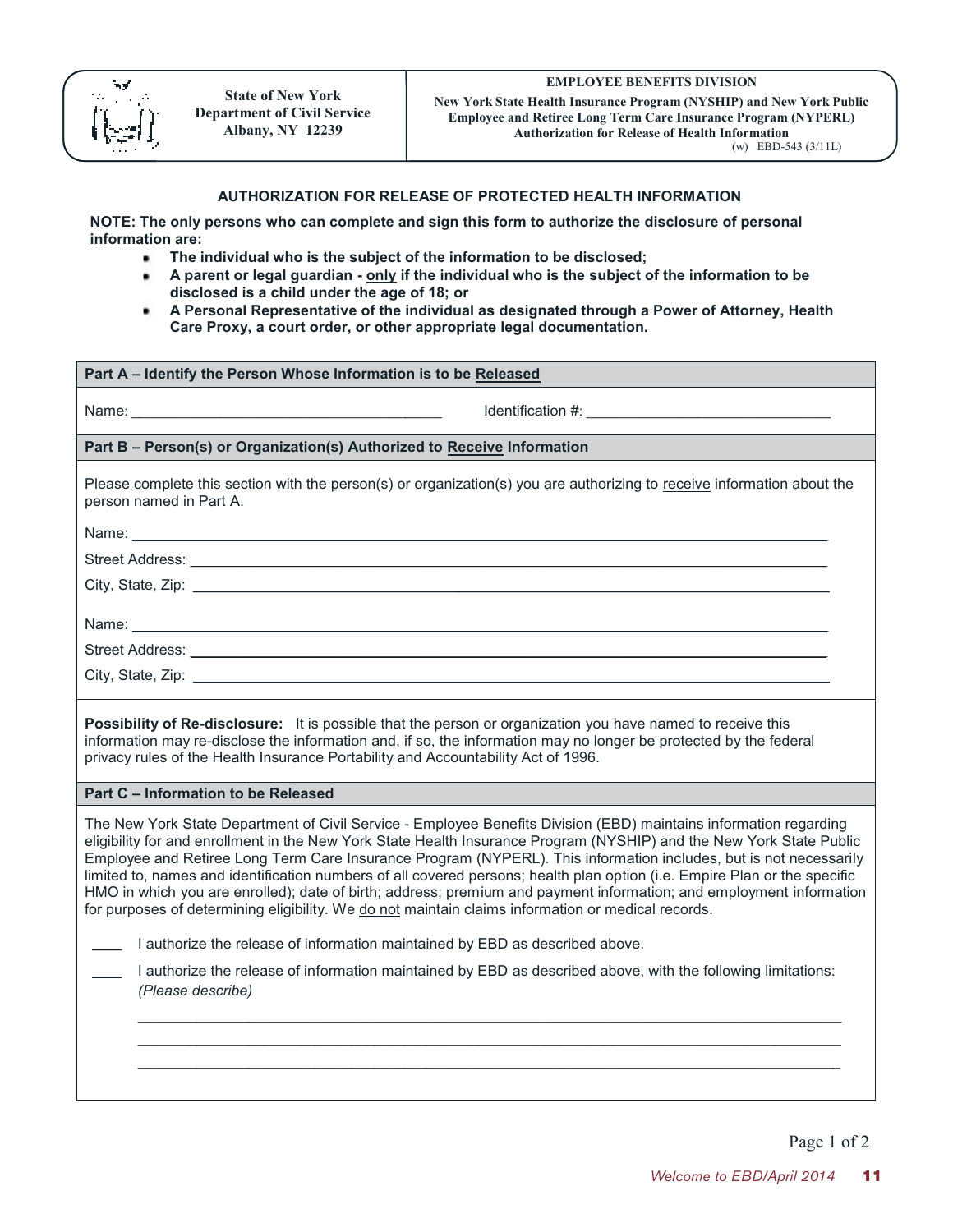

w **YOFK State Health Insurance Program (NYSHIP) and New YOFK Pub**<br>Employee and Retiree Long Term Care Insurance Program (NYPERL) **New York State Health Insurance Program (NYSHIP) and New York Public Authorization for Release of Health Information** 

(w) EBD-543 (03/11L)

| <b>Part D - Purpose of Disclosure</b>                                                                                                                                                                                                                                                                                                                                                                                                         |                                                                                                                                                                                                                                                                      |  |  |  |
|-----------------------------------------------------------------------------------------------------------------------------------------------------------------------------------------------------------------------------------------------------------------------------------------------------------------------------------------------------------------------------------------------------------------------------------------------|----------------------------------------------------------------------------------------------------------------------------------------------------------------------------------------------------------------------------------------------------------------------|--|--|--|
| You must check one of the following to indicate a purpose for this release of information:                                                                                                                                                                                                                                                                                                                                                    |                                                                                                                                                                                                                                                                      |  |  |  |
| Per my request                                                                                                                                                                                                                                                                                                                                                                                                                                |                                                                                                                                                                                                                                                                      |  |  |  |
|                                                                                                                                                                                                                                                                                                                                                                                                                                               |                                                                                                                                                                                                                                                                      |  |  |  |
| To permit a family member or friend to act on my behalf                                                                                                                                                                                                                                                                                                                                                                                       |                                                                                                                                                                                                                                                                      |  |  |  |
|                                                                                                                                                                                                                                                                                                                                                                                                                                               |                                                                                                                                                                                                                                                                      |  |  |  |
| <b>Part E - Expiration of Authorization</b>                                                                                                                                                                                                                                                                                                                                                                                                   |                                                                                                                                                                                                                                                                      |  |  |  |
| event that will cause the authorization to expire is specified below:                                                                                                                                                                                                                                                                                                                                                                         | This authorization will remain in effect for twelve (12) months from the date of your signature unless another date or                                                                                                                                               |  |  |  |
| State Public Employee and Retiree Long Term Care Program (NYPERL)                                                                                                                                                                                                                                                                                                                                                                             | When I am no longer enrolled in the New York State Health Insurance Program (NYSHIP) or the New York                                                                                                                                                                 |  |  |  |
| On ______ / ______ / ________                                                                                                                                                                                                                                                                                                                                                                                                                 |                                                                                                                                                                                                                                                                      |  |  |  |
|                                                                                                                                                                                                                                                                                                                                                                                                                                               |                                                                                                                                                                                                                                                                      |  |  |  |
|                                                                                                                                                                                                                                                                                                                                                                                                                                               |                                                                                                                                                                                                                                                                      |  |  |  |
| this authorization by writing to the NYSHIP/NYPERL Privacy Official at the address provided below.                                                                                                                                                                                                                                                                                                                                            | Terms for Termination/Revocation: You have the right to revoke this authorization at any time. However, your revocation will not<br>affect any use or disclosure that we made in reliance upon your authorization before we learn of your revocation. You may revoke |  |  |  |
| <b>Part F - Required Signature</b>                                                                                                                                                                                                                                                                                                                                                                                                            |                                                                                                                                                                                                                                                                      |  |  |  |
| I authorize release of the above-specified information. I understand that I am not required to sign this form in order to<br>receive or to be eligible to receive health care benefits (enrollment, treatment, or payment).                                                                                                                                                                                                                   |                                                                                                                                                                                                                                                                      |  |  |  |
| <b>Signature</b>                                                                                                                                                                                                                                                                                                                                                                                                                              | <b>Date</b>                                                                                                                                                                                                                                                          |  |  |  |
| Identification #                                                                                                                                                                                                                                                                                                                                                                                                                              | Telephone #                                                                                                                                                                                                                                                          |  |  |  |
| to that person:                                                                                                                                                                                                                                                                                                                                                                                                                               | If the person signing this form is not the individual whose information is being disclosed, please indicate your relationship                                                                                                                                        |  |  |  |
| Parent or legal guardian of a child under the age of 18                                                                                                                                                                                                                                                                                                                                                                                       |                                                                                                                                                                                                                                                                      |  |  |  |
|                                                                                                                                                                                                                                                                                                                                                                                                                                               | Personal Representative (please attach documentation, i.e., Power of Attorney, Court Order, Health Care Proxy)                                                                                                                                                       |  |  |  |
| Mail this form to the following address:                                                                                                                                                                                                                                                                                                                                                                                                      |                                                                                                                                                                                                                                                                      |  |  |  |
| <b>Albany, NY 12239</b>                                                                                                                                                                                                                                                                                                                                                                                                                       | NYS Department of Civil Service - Employee Benefits Division                                                                                                                                                                                                         |  |  |  |
| PLEASE KEEP A COPY OF THIS FORM FOR YOUR RECORDS.                                                                                                                                                                                                                                                                                                                                                                                             |                                                                                                                                                                                                                                                                      |  |  |  |
| the use and/or disclosure of protected health information pursuant to 45 CFR 164.508. Failure to provide the information may interfere with our<br>ability to use or disclose protected health information necessary to administer NYSHIP and NYPERL. The information will be maintained by the<br>Director of the Employee Benefits Division, Department of Civil Service, Albany, NY 12239. The information will be used in accordance with | Personal Privacy Protection Law Notification: The information you provide on this form is requested for the principal purpose of authorizing                                                                                                                         |  |  |  |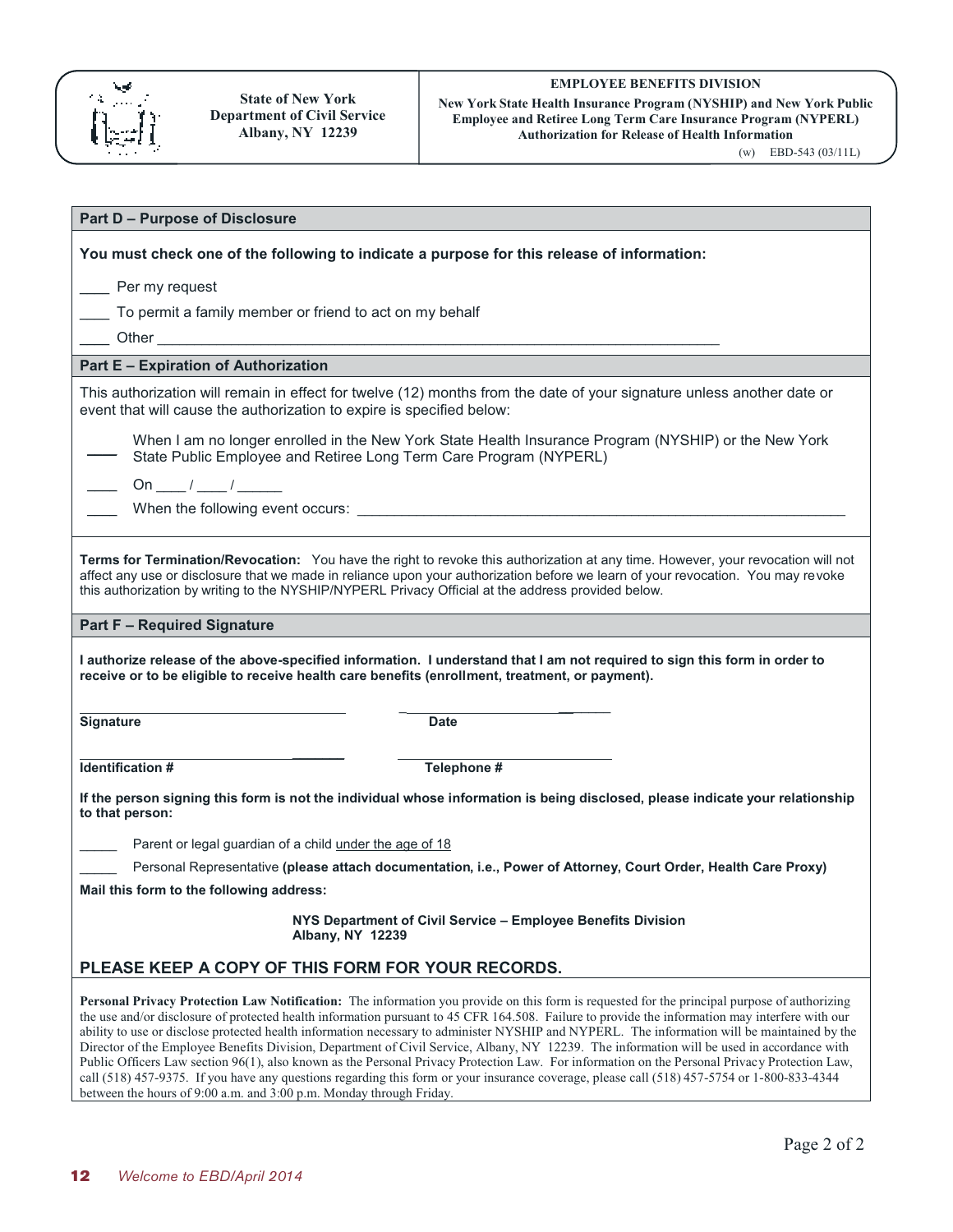

# **EMPLOYEE BENEFITS DIVISION**

**Change of Address** 

PS-850 (7/13)

#### **As you know, your Health Insurance information is important.**

You may not receive information regarding your benefits if your address is not kept current on the New York State Health Insurance Program (NYSHIP) enrollment records.

#### *Note: Your enrollment record cannot be updated without your signature.*

Please complete the information below and return it to the following address.

#### **Employee Benefits Division NYS Department of Civil Service Albany, NY 12239**

If you have any questions, you may contact the Employee Benefits Division at 1-800-833-4344.

| Health Insurance Identification No.         |              |                       |                                 |              |                       |
|---------------------------------------------|--------------|-----------------------|---------------------------------|--------------|-----------------------|
| <b>Last Name</b>                            |              | <b>First Name</b>     |                                 |              | <b>Middle Initial</b> |
| <b>Old Address:</b>                         |              |                       | <b>New Address:</b>             |              |                       |
| <b>Street Address</b>                       |              | <b>Street Address</b> |                                 |              |                       |
| <b>City</b>                                 | <b>State</b> | <b>Zip Code</b>       | <b>City</b>                     | <b>State</b> | <b>Zip Code</b>       |
| <b>Telephone Number (Include Area Code)</b> |              |                       | <b>Effective Date of Change</b> |              |                       |
| <b>Signature (Required):</b>                |              |                       | Date:                           |              |                       |

*(If Power of Attorney – Please send copy)*

| <b>Power of Attorney/Guardianship</b> – If you are acting on behalf of an enrollee, your "documents" must be on file with our office before |                          |
|---------------------------------------------------------------------------------------------------------------------------------------------|--------------------------|
| any benefit changes, including mailing address, can be processed.                                                                           |                          |
| <b>ENCLOSED</b>                                                                                                                             | ALREADY ON FILE WITH EBD |

**Personal Privacy Protection Law Notification** – The information you provide on this application is being requested in accordance with Article 11 of the Civil Service Law for the principal purpose of enabling the Department of Civil Service to process a request to change the address listed on your New York State Health Insurance Program enrollment record. The information will be used in accordance with section 96(1) of the Personal Privacy Protection Law, particularly subdivisions (b), (e) and (f). Failure to provide the information requested may interfere with our ability to comply with your request. This information will be maintained by your personnel office, and by the Employee Benefits Division, Department of Civil Service, Albany, New York 12239. For information concerning *only* the Personal Privacy Protection Law, call (518) 457-9375. For information relating to this form, please call 1-(800) 833-4344.

| <b>FOR OFFICE USE ONLY</b> |             |                 |
|----------------------------|-------------|-----------------|
|                            | <b>DATE</b> | <b>INITIALS</b> |
|                            |             |                 |